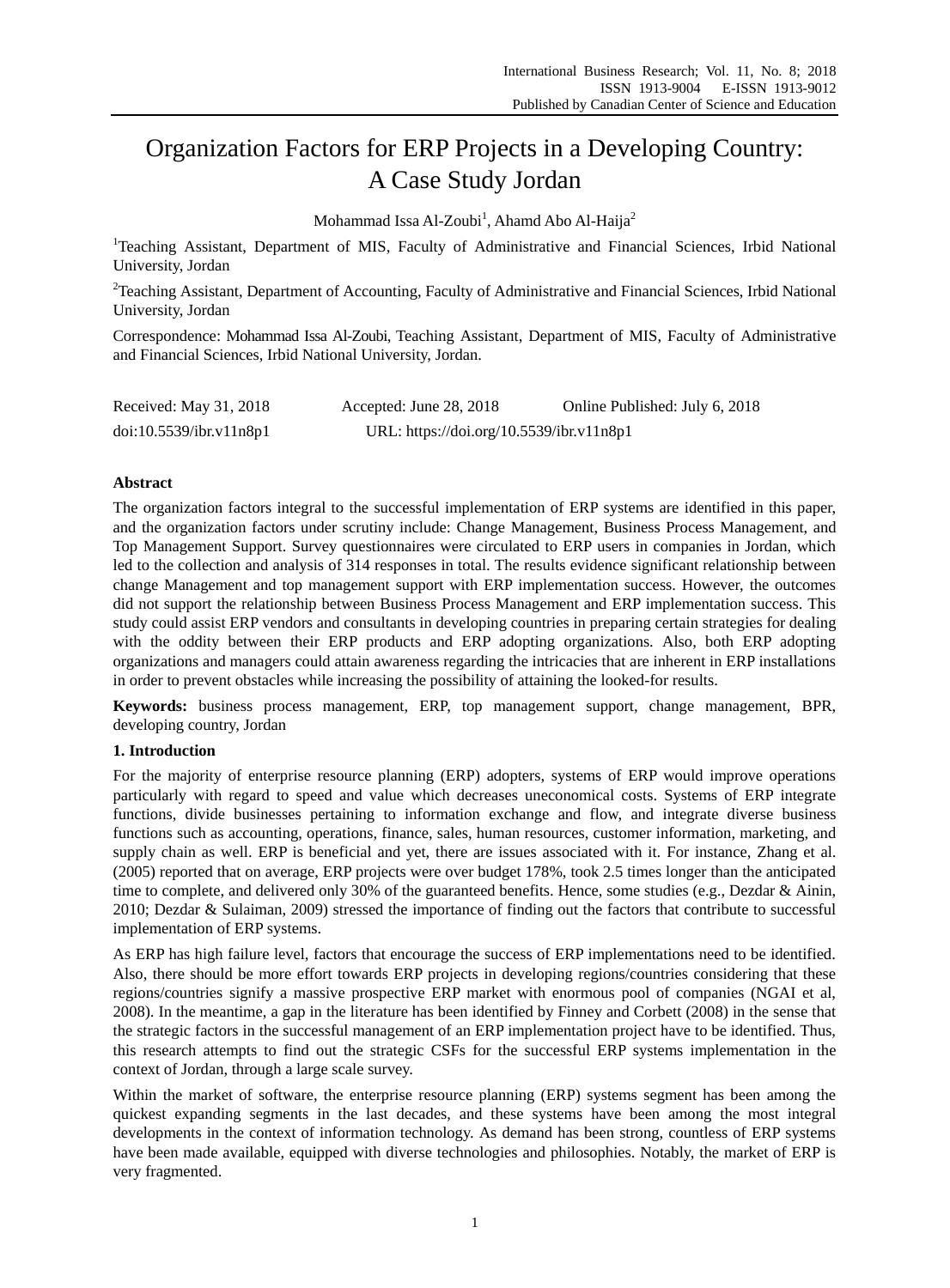Software manufacturers, vendors, and systems are countless. Hence, it is important that enterprises find the most suitable software if they desire to implement ERP systems. Further, Winkelmann and Leyh (2010) added that enterprises need to have the awareness of the factors impacting the success of the implementation project. As such, in the adoption and implementation of a new system or in the upgrade or replacement of the present system, the critical success factors (CSFs) must be taken into account. This is to prevent errors that could occur during selection, implementation, or after the implementation of ERP systems while also preventing the inappropriate ERP systems, as these could lead financial disadvantages or calamities, or even insolvencies, as have been illustrated in some studies including Barker and Frolick (2003) and Hsu, Sylvestre and Sayed (2006).

#### **2. Review of the Literature**

Critical success factors (CSFs) greatly affect the achievement of organizational goals, and they are also crucial in the general success of the implementation of ERP system. CSF is an approach that eases the recognition and prioritizing of factors which could impact the success of ERP implementation. The critical elements, if discovered and managed in accordance with their respective constituents at the ERP implementation project, would contribute to the implementation success. With respect to the implementation of ERP, CSFs comprise those conditions to be fulfilled for the success of implementation process. However, Zhang et al. (2005) stated that within the ERP literature, factors that are needed to successfully implement, or that could cause failure, differ.

For ERP projects, the CSFs have been examined in various viewpoints. In this regard, a lot of scholars have brought forth diverse factors which could be deemed critical to successful ERP implementation. For instance, the work of Holland and Light (1999) addressed the strategic factors that span the entire project and tactical factors applicable to certain parts of the project. Meanwhile, in the work of Al-Mudimigh et al. (2001), the CSFs of ERP were classed based on strategic, tactical and operational groups. In examining the CSFs for the implementation of ERP, Finney and Corbett (2007) identified the critical success factors based on the CSFs highlighted in the literature and have these factors classed into strategic and tactical groups.

#### *2.1 Critical Success Factors of ERP Implementation Success*

Finney and Corbett (2007) defined a critical success factor for ERP projects as any condition or element viewed as essential for the success of ERP implementation. The literature review was performed primarily for achieving a comprehensive knowledge regarding the different CSFs that other researchers have identified.

Several works were identified, and these papers brought forth single or multiple case studies, surveys, reviews of literature or articles. From these papers, the identified CSFs are Change Management, Top Management Support, Business Process Management, and ERP System Configuration as detailed below.

Change Management: The factor of change management comprises the initial involvement of all individuals that are impacted by a process of change so that resistance against these changes can be reduced. Here, among the crucial components include sufficient training particularly pertaining to the IT-department, in addition to early communication of the changes so that employees could react (Al-Mashari & Al-Mudimigh, 2003). The strategies of change management manage the cultural and structural changes in the entire firm. Training and education of employees using many ways is thus important. As such, the aim of change management is not merely to avert rejection and support acceptance, but also to generate understanding to the employees and make them desire the changes. It is important to have the employees involved in the planning and implementation at the early stage of the process so that this understanding could be attained. In addition, there should also be a support team during user training. The support team provides clarification and responds to questions on new processes and functions. Also, another assessment with end users should be carried out following the "go live." This, according to Loh and Koh (2004), is to find out problems while also preventing disagreement.

Top Management Support: Achanga et al. (2006) highlighted this factor as among the most essential factors for ERP implementation. According to Finney and Corbett (2007), dedicated leadership from top management underpins the unremitting success all projects. Hence, employees would show better acceptance towards innovations, especially new technologies if top management endorses them. Prior to the initiation of the project, challenges and also the irregularities of the planned ERP implementation have to be identified by top management. A lot of the decisions that are made during the project impact the entire enterprise. Hence, these decisions are usually made by senior managers only, and as indicated by Becker et al. (2007), will necessitate maximum acceptance and commitment by employees. The allocation of the needed resources, the making of fast and effective decisions, the resolution of conflicts which require acceptance from the whole enterprise, and reaching and supporting a co-operation of every department, need commitment from top management (Al-Mashari et al. 2003; AL-Zoubi, 2016).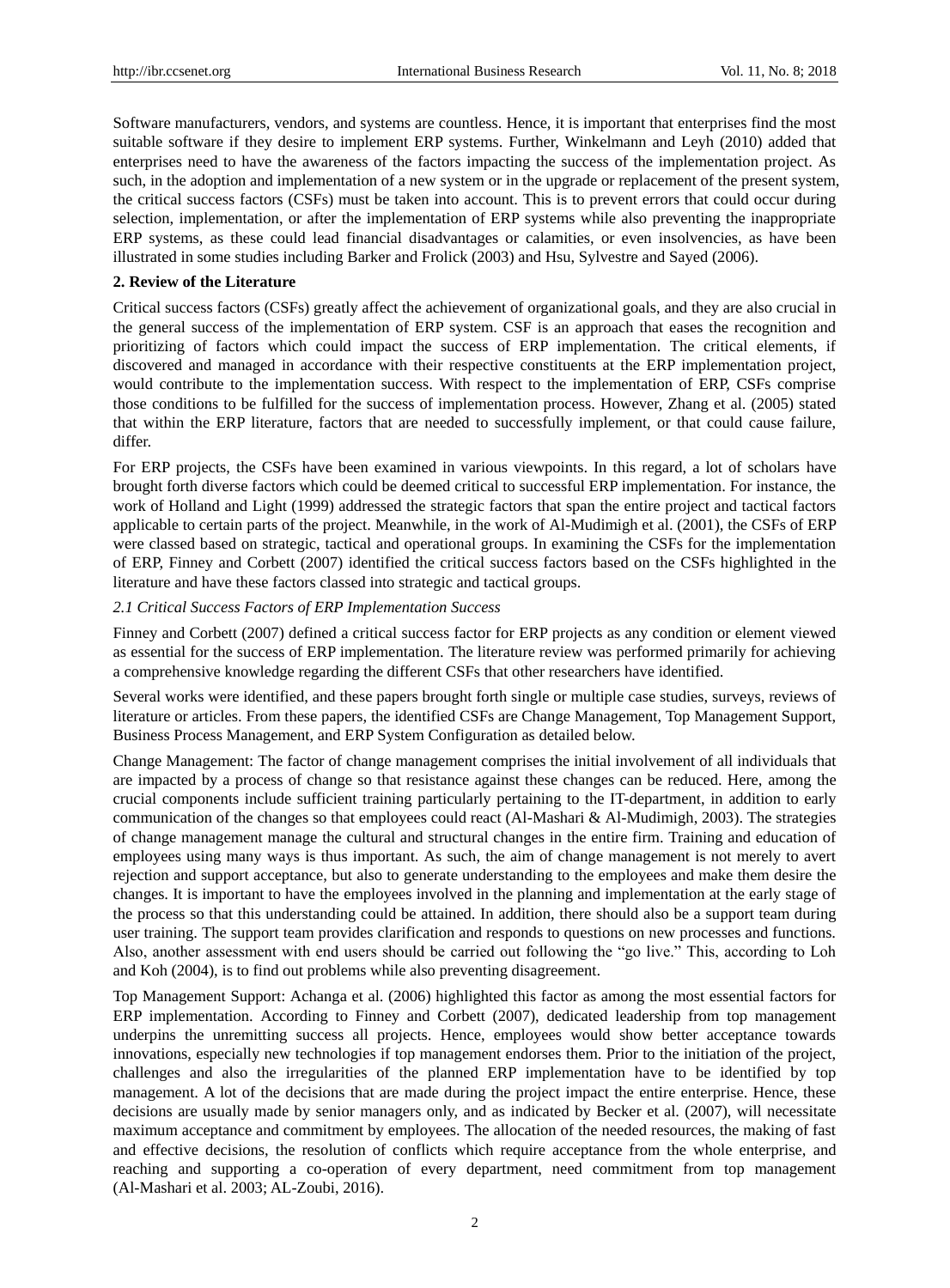Business Process Management: Business Process Management (BPM) is a phase in ERP projects that is deemed as important. However, as indicated by Kumar et al. (2003), BPM frequently causes postponements in implementation of ERP. All through ERP projects, companies are required to go through their business processes, and delve into fresh methods of performing things pertinent to best practices which have been set within the ERP system. As stated by Francoise et al. (2009) and Rajagopal (2002), a review that is more in-depth and more detailed will generate superior BPR outcome. Remus (2007) indicated that the execution of change pertaining to activities and workflows in processes of business before, during, or after the implementation of ERP may cause a dissimilar and minimized level of ERP system configuration. Minimizing the degree of ERP system modification is worthwhile as it would decrease errors and allows company to easily benefit from the latest versions and releases. Hence, Therefore, Rosario (2000) suggested that the project team or top management makes the decision on how far company has to modify their processes of business so that they correspond with the ERP system.

ERP System Configuration: The preliminary ERP system version is grounded upon best practices. Hence, in each project of ERP implementation, the system has to be configured or adapted in accordance with the processes of business. As such, for companies, Esteves and Pastor (2000) mentioned the importance of adopting the process and options established into the ERP as much as possible, instead of trying to make modification. In fact, Hong and Kim (2002) stated that the more considerably the original ERP software is changed, that is, even beyond the "normal" configuration, the lesser the chance is for a successful implementation project. This is the reason why Esteves and Pastor (2000) perceive the usefulness of a good vision of business; because it decreases the effort relating to seizing the functionality of the ERP business model which in turn minimizes the necessitated impact for the configuration. Extensive modifications made to the system will lead to problems associated with implementation and adversely affect system maintenance. Hence, Loh and Koh (2004) suggested that lesser adjustments decrease the effort of incorporating new versions, releases or updates.

## **3. Research Framework and Hypotheses Development**

## *3.1 Research Methodology*

The methodology that this study has chosen to apply is discussed in this section. This methodology comprises the study's research model, operational definitions for both the independent and dependent variables, research hypotheses, instrument to gather data collection, as well as research population and sample.

#### *3.2 Research Model*

In this research, the establishment of the primary elements follows the extant literature, empirically and theoretically, whereby the variables commonly associated with organization factors are employed. Accordingly, Figure (1) highlights this study's model comprises: Business Process Management, Top management support, and Change Management as the independent variables as follows, ERP as the dependent variable, and the conjectured relationship between them.

## **Organization Factors**



Figure 1. ERP implementation success model

#### *3.3 Operational Definitions*

As mentioned, there are three independent variables in this research namely: Business Process Management, Top management support, and Change Management). Meanwhile, ERP is the dependent variable.

Many authors including Al-Mashari et al. (2003), Umble et al. (2003) and Zhang et al. (2005) emphasized top management support as major factor in successful ERP implementation. For instance, Ngai et al. (2008) found top management support to greatly contribute in the success of ERP implementation because in general, ERP is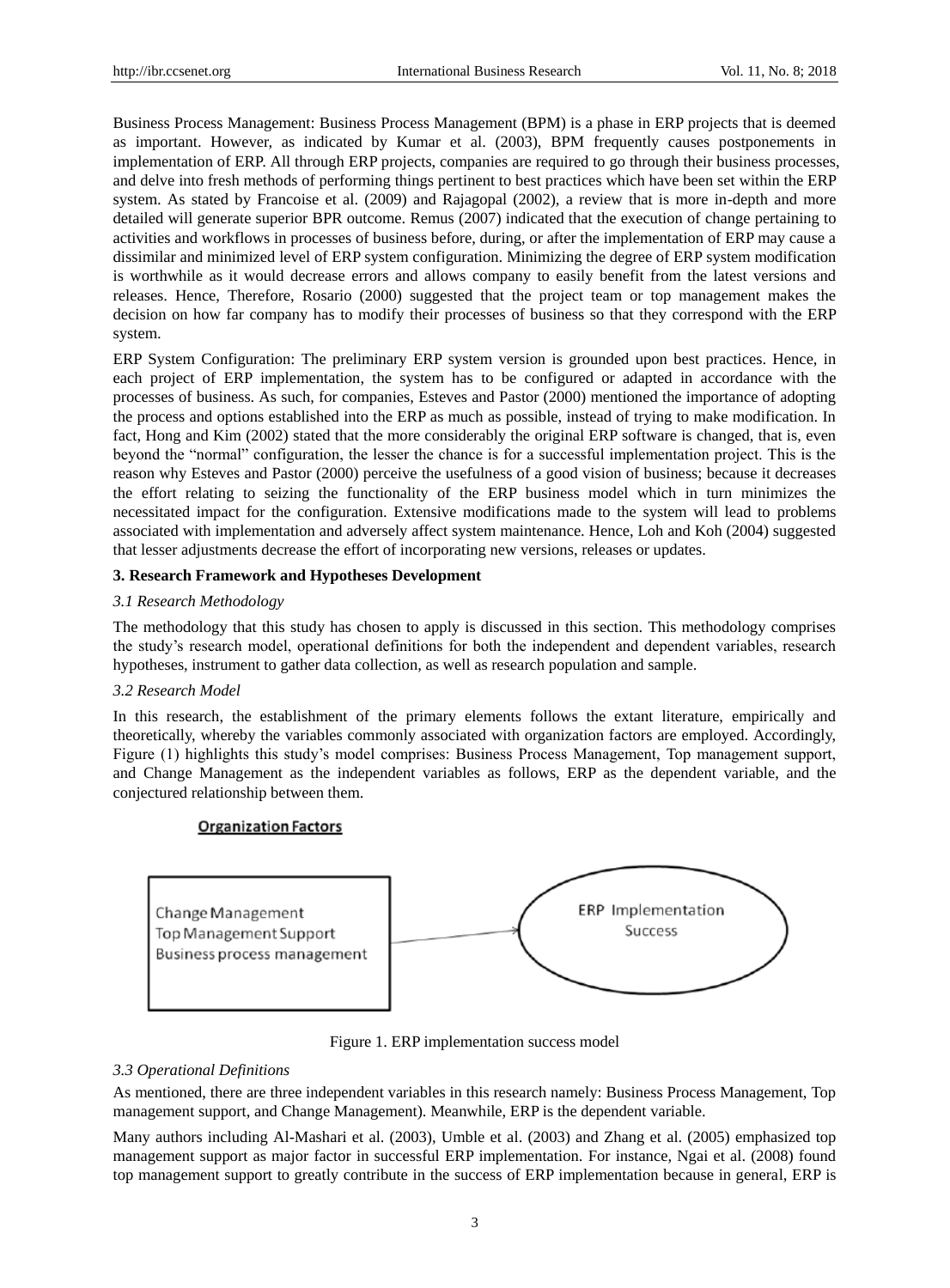considerable in size and requires extensive resources. In measuring top management support, four items adapted from Zhang et al. (2005) and Umble et al. (2003) are used.

Change management entails human resource management and social changes that top management requires during the introduction of new processes and structures for the purpose of preparing the people in the acceptance of changes while also reducing these people's reluctance towards those changes. Two items are used to measure change management. These items are adapted from Harmon (2007).

Business processes are dispersed within the organizational bounds. Hence, prior to reengineering, the fundamental business processes have to be first identified. In this regard, Hammer and Champy (2003) proposed the use of a process map, akin to the usage of organization charts, with well-defined business processes in order to ease the comprehension and sharing of the workflow the company. Two items are used to measure Business Process Management. These items are adopted from Kovac<sup>x</sup>ic<sup>x</sup> and Bosilj-Vuks<sup>x</sup>ic<sup>'</sup> (2005) and Hammer and Champy (2003).

Meanwhile, the dependent variable in this study which is ERP implementation success is measured using two items adapted from Ifinedo (2008) and Damijan et al. (2009).

## *3.4 Research Hypotheses*

This study attempts to test the proposed research model which illustrates the impact of Business Process Management, Top management support, and Change Management, on ERP (see Fig 1). For the purpose, the hypotheses below will be put to test:

H1: Change Management is positively related to ERP implementation success.

H2: Top management support is positively related to ERP implementation success.

H3: Business Process Management is positively to with ERP implementation success.

#### **4. Data Analysis and Findings**

The respondents' characteristics are highlighted in Table 1 and as can be observed from the table, the respondents had good amount of experience and were highly educated. The respondents were also aware of the processes relating to the business and company, in addition to the implementation projects of ERP. In other words, the respondents were able to provide valuable information for the study.

| <b>Measure</b>       | <b>Categories</b>  | <b>Frequency</b> | Percent | Cumulative $(\% )$ |
|----------------------|--------------------|------------------|---------|--------------------|
| Gender               | Male               | 251              | 80      | 80                 |
|                      | Female             | 63               | 20      | 100                |
| Age                  | Below 30 years old | 39               | 12.4    | 12.4               |
|                      | 31-40 years old    | 102              | 32.4    | 32.4               |
|                      | 41-50 years old    | 109              | 34.7    | 34.7               |
|                      | Over 50 years old  | 64               | 20.4    | 100                |
| Education            | Undergraduate      | 48               | 15.3    | 15.3               |
|                      | Graduate           | 179              | 57      | 57                 |
|                      | Postgraduate (MS)  | 75               | 23.9    | 23.9               |
|                      | Postgraduate (PhD) | 12               | 3.8     | 100                |
| Employment with this | Less than 3 years  | 26               | 8.2     | 8.2                |
| company              | 3-5 years          | 57               | 18.2    | 18.2               |
|                      | $6-10$ years       | 99               | 31.6    | 31.6               |
|                      | More than 10 years | 132              | 42      | 100                |

Table 1. characteristics of the respondents

The measurement model was evaluated in this study and the evaluation included the convergent and discriminant validity. Accordingly, Table 2 presents the convergent validity test outcomes. As the table is showing, the measurement model items have factor loadings higher than 0.70 and the item each loaded significantly ( $p < 0.01$ ) in all cases) on its underpinning construct. In addition, the composite construct reliabilities appear to be within the commonly tolerable range which is higher than 0.70. With respect to average variances extracted, all were greater than the proposed level of 0.50. This means that each constructs carries sufficient convergent validity as Hair et al. (2006) had proposed. Further, as shown in Table 3, the convergent validity test outcomes demonstrate that the constructs share more variances with their indicators rather than with other constructs.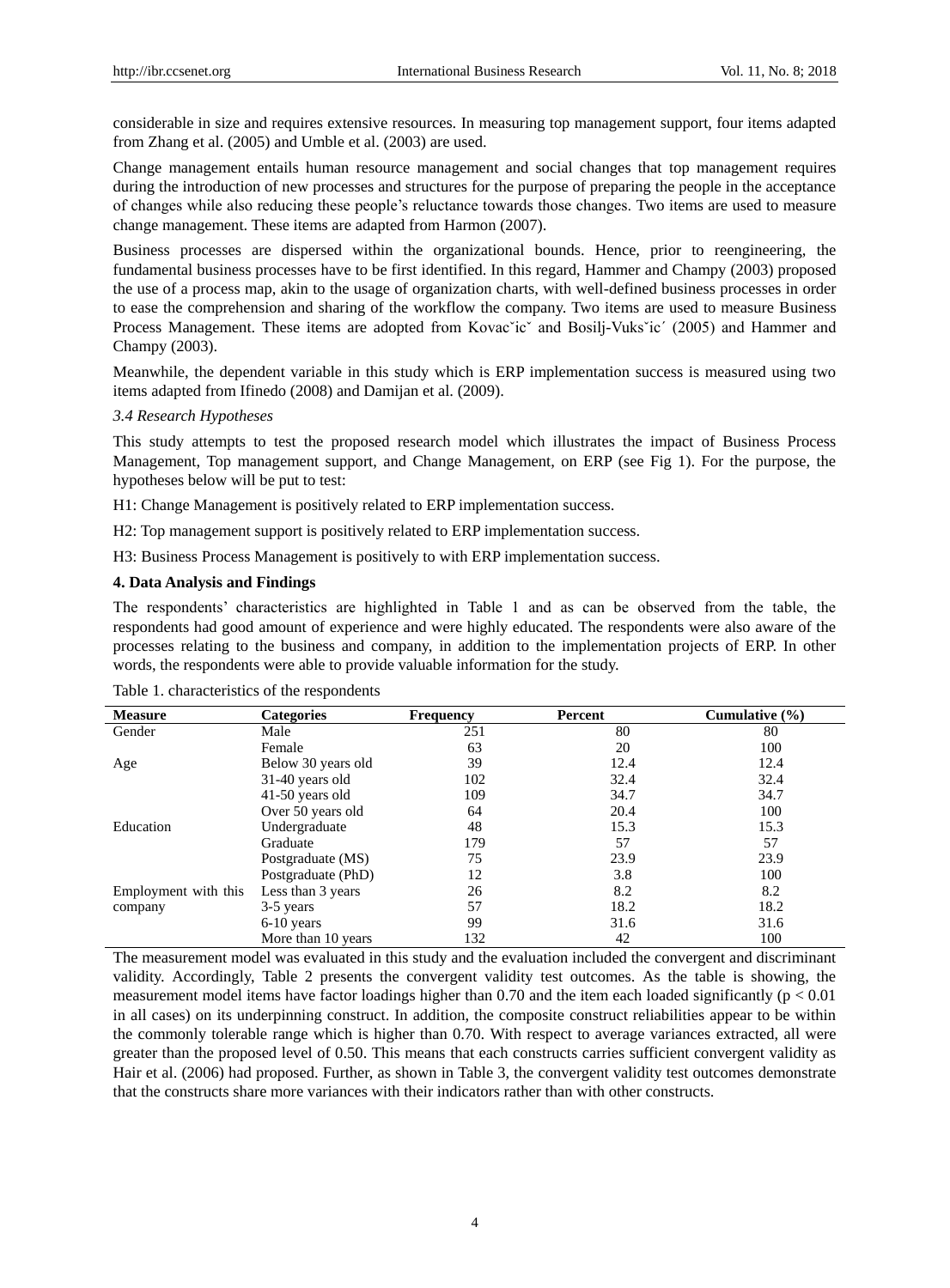# Table 2. convergent validity test

| <b>Construct</b>                         | <b>Items</b>     | <b>Factor Loading</b> | Composite<br><b>Reliability</b> | <b>Average Variance</b><br><b>Extracted</b> |      |
|------------------------------------------|------------------|-----------------------|---------------------------------|---------------------------------------------|------|
| <b>Change Management</b>                 | CM <sub>1</sub>  | .817                  | .810                            | .674                                        |      |
|                                          | CM2              | .746                  |                                 |                                             |      |
| Top management support                   | TMS1             | .816                  | .813                            | .673                                        |      |
|                                          | TMS <sub>2</sub> | .747                  |                                 |                                             |      |
|                                          | TMS3             | .756                  |                                 |                                             |      |
|                                          | TMS4             | .718                  |                                 |                                             |      |
| <b>Business Process Management</b>       | BPR1             | .872                  | .939                            | .754                                        |      |
|                                          | BPR <sub>2</sub> | .878                  |                                 |                                             |      |
|                                          | BPR3             | .873                  |                                 |                                             |      |
| ERP implementation success               | ERP1             | .855                  | .853                            | 0.734                                       |      |
|                                          | ERP <sub>2</sub> | .874                  |                                 |                                             |      |
| Table 3. discriminant validity test      |                  |                       |                                 |                                             |      |
| <b>Construct</b>                         |                  | CM                    | <b>TMS</b>                      | <b>BPM</b>                                  | ERP  |
| Change Management (CM)                   |                  | .755                  |                                 |                                             |      |
| Top management support (TMS)             |                  | .538                  | .876                            |                                             |      |
| <b>Business Process Management (BPM)</b> |                  | .550                  | .574                            | .868                                        |      |
| ERP implementation success (ERP)         |                  | .628                  | .722                            | .498                                        | .846 |

*Note.* Leading diagonals represent the square root of the average variance extracted between the constructs and their measures, while off diagonal entries are correlations among constructs.

This study used AMOS 17.0 software in the examination of the proposed structural model. As shown by the outcomes, the normed  $χ$ 2 was 2.564 and this obtained value is within the suggested level of 3.0. Meanwhile, RMSEA was 0.065 which is lower than the suggested cut-off of 0.08, whereas CFI was 0.925 which is higher than threshold value of 0.90. The structural model hypothesized generally shows an adequate fit for the data. Figure 2 highlights the results of SEM path, standardized path coefficients and t-values of all hypothesized relationships. As shown, SEM analysis results are in support to the Hypothesis 1 (MC to ERP) (β=0.061, p= 0.017) and Hypothesis 2 (TMS to ERP) ( $\beta$ =0.394, p<0.002). On the other hand, Hypothesis 3 is not supported as the coefficient of BPM to ERP shows non-significance ( $\beta$ =-0.129, p=0.335) which does not support.



Figure 2. Path analysis results for ERP implementation success model

# **5. Discussions**

The outcomes obtained in this work are affirms the positive relationship between change Management and the success of ERP implementation. For organizations wishing to adopt ERP, they should have clear scope of ERP implementation project, ability to control it all through the project, and be assured that requests of scope expansion are meticulously evaluated prior to approval. This is necessary in the provision and establishment of a comprehensive project plan with well-defined objectives, deliverables, reasonable project goals and end-dates, in addition to their enforcement with quantifiable outcomes.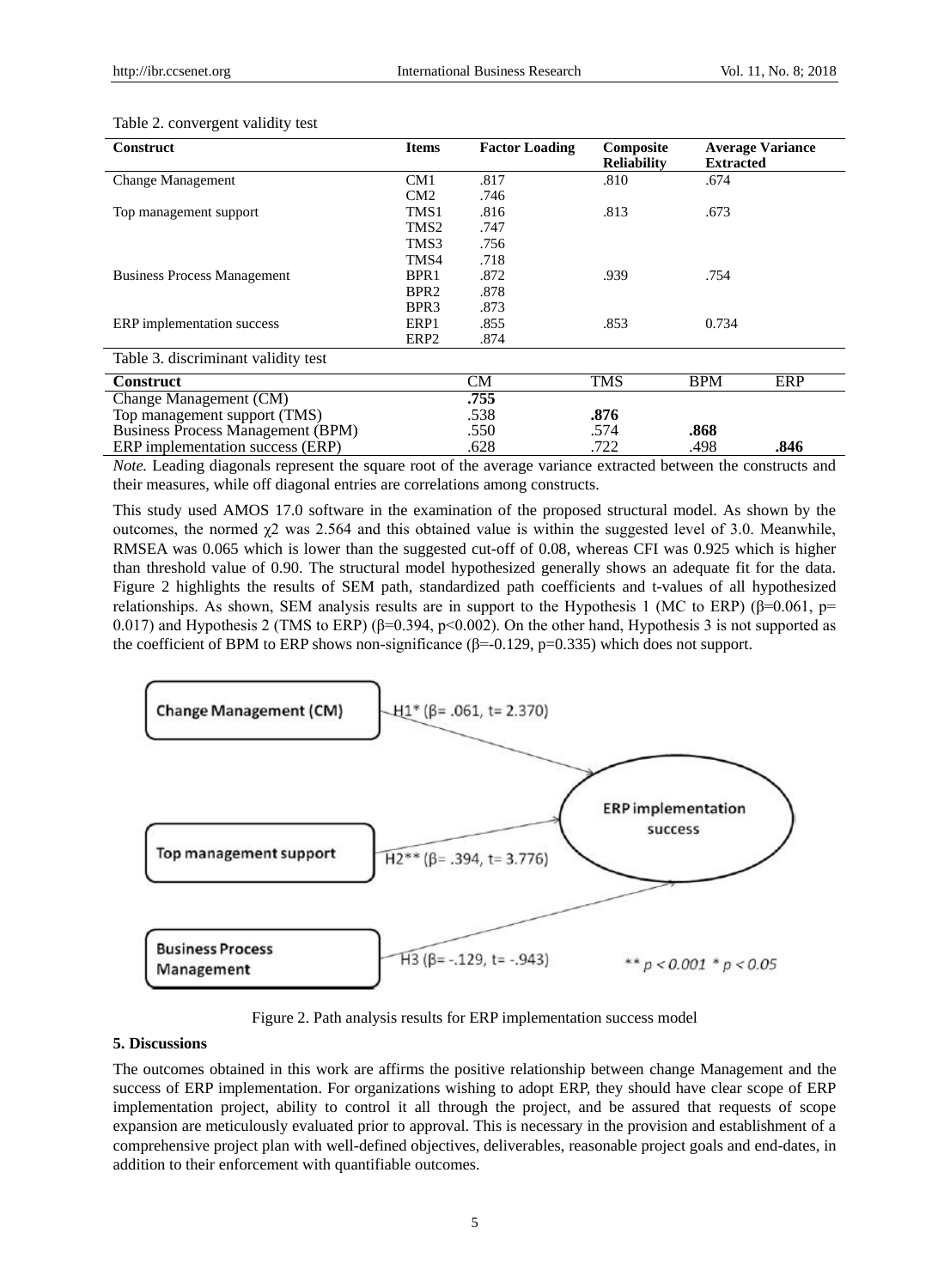The positive relationship between top management support and ERP implementation success is also affirmed in this study. This implies the importance of Top Management's involvement in ERP implementation in every step. It is also important that Top Management shows commitment in the allocation of valued resources to the implementation effort. Furthermore, top management should explicitly identify the project as a primary concern, establish the appropriate and capable project team, and share the role of new systems and structures in the entire organization. Top management should adequately function as or assist the executive committees in monitoring the implementation project and team as well.

Lastly, a formal management process has to be available in order to enable the periodic tracking and monitoring of the project progress. It should be noted that this study does not affirm the positive relationship between business process management and the success of ERP implementation. In this regard, inadequate experience among BPR consultants was found to be the major hindrance to BPM projects in Jordan. In addition, governmental rules and regulations were too many, and they can neither be changed nor eradicated. As such, firms that wish to use ERP are obliged to carefully assess and choose the ERP package. The selection of ERP system should be in accordance to the best fit, or compatibility with the procedures of the present business. Furthermore, change in the organization should be progressively attained by utilizing business process improvement which entails evolutionary changes. It is thus a more fitting attempt of reengineering in developing nations such as Jordan.

# **6. Conclusions**

This study is of value as it enhances to the academic research by presenting the empirical evidence to lend support to the theories of critical success factors and the implementation success of ERP. The reservoir of knowledge regarding ERP implementations particularly in the context of developing countries is also expanded by this study. Furthermore, a research model that this study presents may be tested in other Asian, Muslim and developing countries in terms of its applicability. In addition, this study is among the few that explore ERP implementation success from the viewpoints of important stakeholders. Noteworthy managerial implications are also found in this study. At the same time, the assumption that best practices entrenched in foreign ERP applications will automatically be applicable to developing nations should be made with caution.

The results obtained in this work are of value to vendors and consultants of ERP in their formulation of certain strategies in dealing with the incongruity between their ERP products and ERP adopting companies, in the context of developing countries. Furthermore, the revealed experiences can be perused by other developing countries that have identical settings, in this context, such as, the Middle-East, North Africa, Muslim countries and other developing countries. The Middle-East, North Africa, as well as other Muslim countries should in fact be studied in this context. For successful ERP implementation, this study concentrated on the strategic organizational CSFs. Hence, future works may consider looking into the environment and technical CSFs. Also, for future works, the questionnaires may be distributed to different groups of respondents including users, chief information officers, and team members of ERP project.

This study notes the limitations pertaining to the literature review. Firstly, this study could not provide assurance that the papers pertinent to the subject under study have all been reviewed. In this study, five databases and five international conferences were selected. This means that the journals that are not included in the selected databases and conferences may also contain articles relevant to the subject under study. The CSFs coding is a limitation as well but this subjectivity has been reduced in this study by the creation of coding rules and also through the discussion with three neutral researchers. As such, CSFs may be coded differently by other scholars.

For the reproduction or repetition of this study's procedure, the list of identified papers from each step can be obtained from the author.

#### **References**

- Achanga, P., Nelde, G., Roy, R., & Shehab, E. (2006). "Critical Success Factors for Lean Implementation within SMEs." *Journal of Manufacturing Technology Management, 17*(4), June, 460-471. https://doi.org/10.1108/17410380610662889
- Al-Mashari M., Ghani, S. K., & Al-Rashid, W. (2006).A Study of the Critical Success Factors of ERP Implementation in Developing Countries. *International Journal of Internet and Enterprise Management, 4*(1), 68-95. https://doi.org/10.1504/IJIEM.2006.008866
- Al-Mashari, M., & Al-Mudimigh, A. (2003). "ERP Implementation: Lessons from a Case Study," *Information Technology & People*, *16*(1), March, 21-33. https://doi.org/10.1108/09593840310463005
- Al-Mudimigh, A., Zairi, M., & Al-Mashari, M. (2001). ERP Software Implementation: An Integrative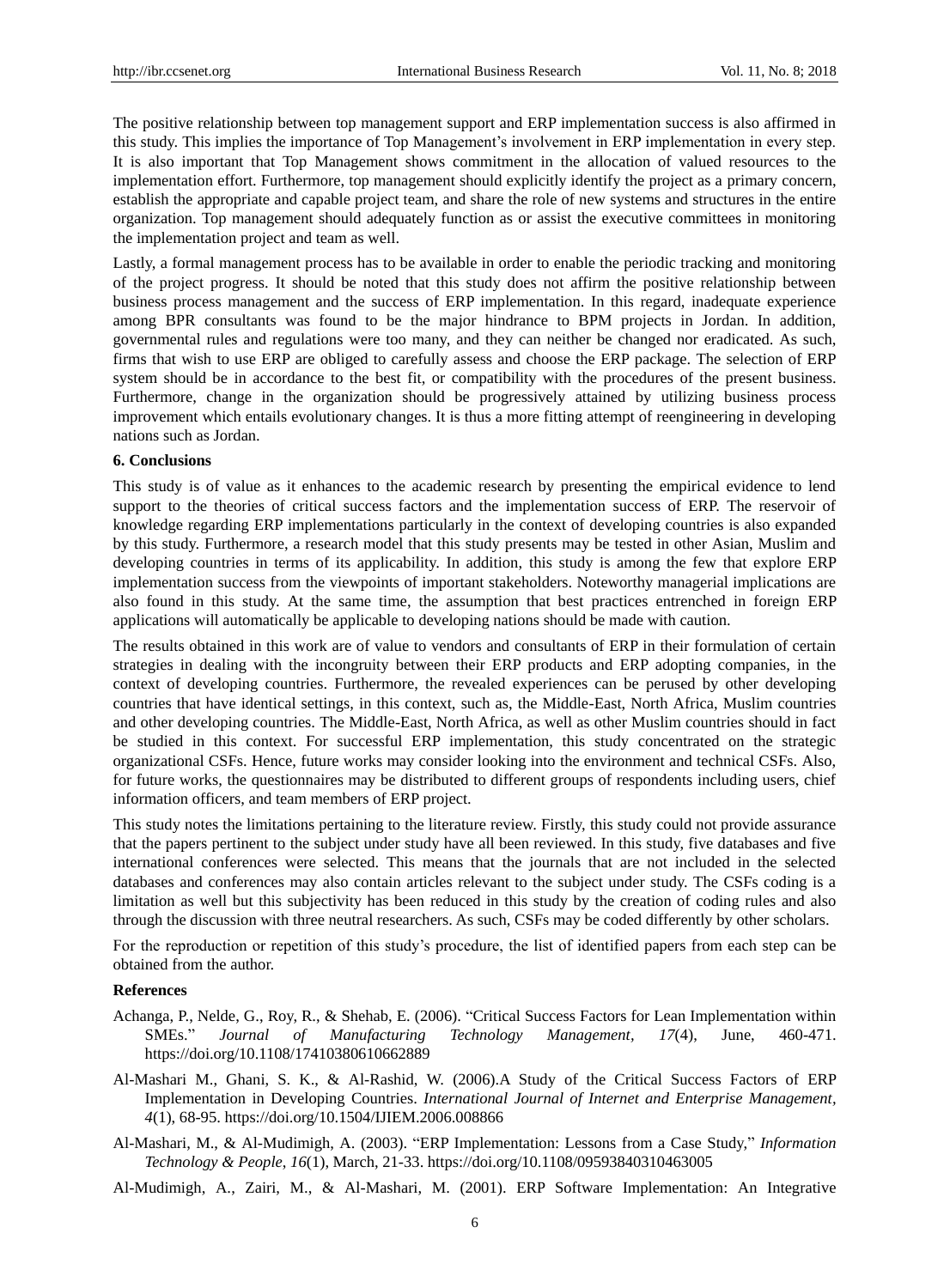Framework. *European Journal of Information Systems, 10,* 216-226. https://doi.org/10.1057/palgrave.ejis.3000406

- Al-Zoubi, M. (2016). A Study on the Usage of Arabic Commerce Websites Services among Uae Citizens. *Account and Financial Management Journal, 1*, 401-407. https://doi.org/10.18535/afmj/v1i6.04
- Al-Zoubi, M. (2016). Customer Relationship Marketing: Its Impact On Customer Loyalty. International *Journal of Engineering Researches and Management Studies, 3*(9), 59-69.
- Al-Zoubi, M. (2016). Factors That Influence Mobile Learning Acceptance in Higher Education Institutions in Dubai. *Account and Financial Management Journal, 1*, 392-400. https://doi.org/10.18535/afmj/v1i6.03
- Barker, T., & Frolick, M. N. (2003). "ERP Implementation Failure: A Case Study," *Information Systems Management, 20*(4), Fall 2003, 43-49. https://doi.org/10.1201/1078/43647.20.4.20030901/77292.7
- Becker, J., Vering, O., & Winkelmann, A. (2007). Softwareauswahl und –einführung in Industrie und Handel Vorgehen bei und Erfahrungen mit ERP- und Warenwirtschaftssystemen, Berlin, Germany: *Springer.*
- Damijan, Ž., Andrej, K., & Mojca, I. Š. (2009). "The influence of business process management and some other CSFs on successful ERP implementation". *Business Process Management Journal*, *15*(4), 588-608. https://doi.org/10.1108/14637150910975552
- Dezdar, S., & Ainin, S. (2010). The Influence of Organizational Factors on Successful Enterprise Resource Planning Implementation. Management *Decisions, 9*(6).
- Dezdar, S., & Sulaiman, A. (2009). Successful Enterprise Resource Planning Implementation: Taxonomy of Critical Factors. *Industrial Management & Data Systems*, *109*(8), 1037-1052. https://doi.org/10.1108/02635570910991283
- Esteves, J., Pastor, J., & Casanovas, J. (2003). "*A Goal/Question/Metric Research Proposal to Monitor User Involvement and Participation in ERP Implementation Projects*," Paper presented at the Information Resources Management Association Conference (IRMA), Philadelphia, USA, May 2003.
- Finney, S., & Corbett, M. (2007). ERP Implementation: A Compilation and Analysis of Critical Success Factors. *Business Process Management Journal*, *13*(3), 329-347. https://doi.org/10.1108/14637150710752272
- Francoise, O., Bourgault, M., & Pellerin, R. (2009). "ERP Implementation by Critical Success Factor Management." *Business Process Management Journal*, *15*(3), June, 371-394. https://doi.org/10.1108/14637150910960620
- Hair, J. F., Black, W. C., Babin, B. J., Anderson, R. E., & Tatham, R. L. (2006). *Multivariate Data Analysis*. Sixth edition. Upper Saddle River, NJ: Pearson Prentice Hall.
- Hammer, M., & Champy, J. (2003). Reengineering the Corporation: A Manifesto for Business Revolution, HarperBusiness Essentials, New York, NY.
- Harmon, P. (2007). Business Process Change: A guide for Business Managers and BMP and Six Sigma Professionals. *Elsevier/Morgan Kaufmann Publ, Amsterdam*.
- Holland, C., & Light, B. (1999). "A Critical Success Factors Model for ERP Implementation," *IEEE Software, 6*(3), May/June, 30-36. https://doi.org/10.1109/52.765784
- Hsu, K., Sylvestre, J., & Sayed, E. N. (2006). "Avoiding ERP Pitfalls," *The Journal of Corporate Accounting & Finance (17*:4), May/June, 67-74. https://doi.org/10.1002/jcaf.20217
- Kovacˇicˇ, A., & Bosilj-Vuksˇic´, V. (2005). Management *poslovnih procesov: Prenova in informatizacija poslovanja s prakticˇnimi primeri*, GV zalozˇba, Ljubljana.
- Kumar, V., Maheshwari, B., & Kumar, U. (2003). "An Investigation of Critical Management Issues in ERP Implementation: Empirical Evidence from Canadian Organizations," *Technovation, 23*(10), October, 793-807. https://doi.org/10.1016/S0166-4972(02)00015-9
- Loh, T. C., & Koh, S. C. L. (2004). "Critical Elements for a Successful Enterprise Resource Planning Implementation in Small-and Medium-Sized Enterprises*," International Journal of Production Research, 42*(17), September, 3433-3455. https://doi.org/10.1080/00207540410001671679
- Nah, F. H., Islam, Z., & Tan, M. (2007). Empirical Assessment of Factors Influencing Success of Enterprise Resource Planning Implementations. *Journal of Database Management*, *18*(4), 26-50. https://doi.org/10.4018/jdm.2007100102